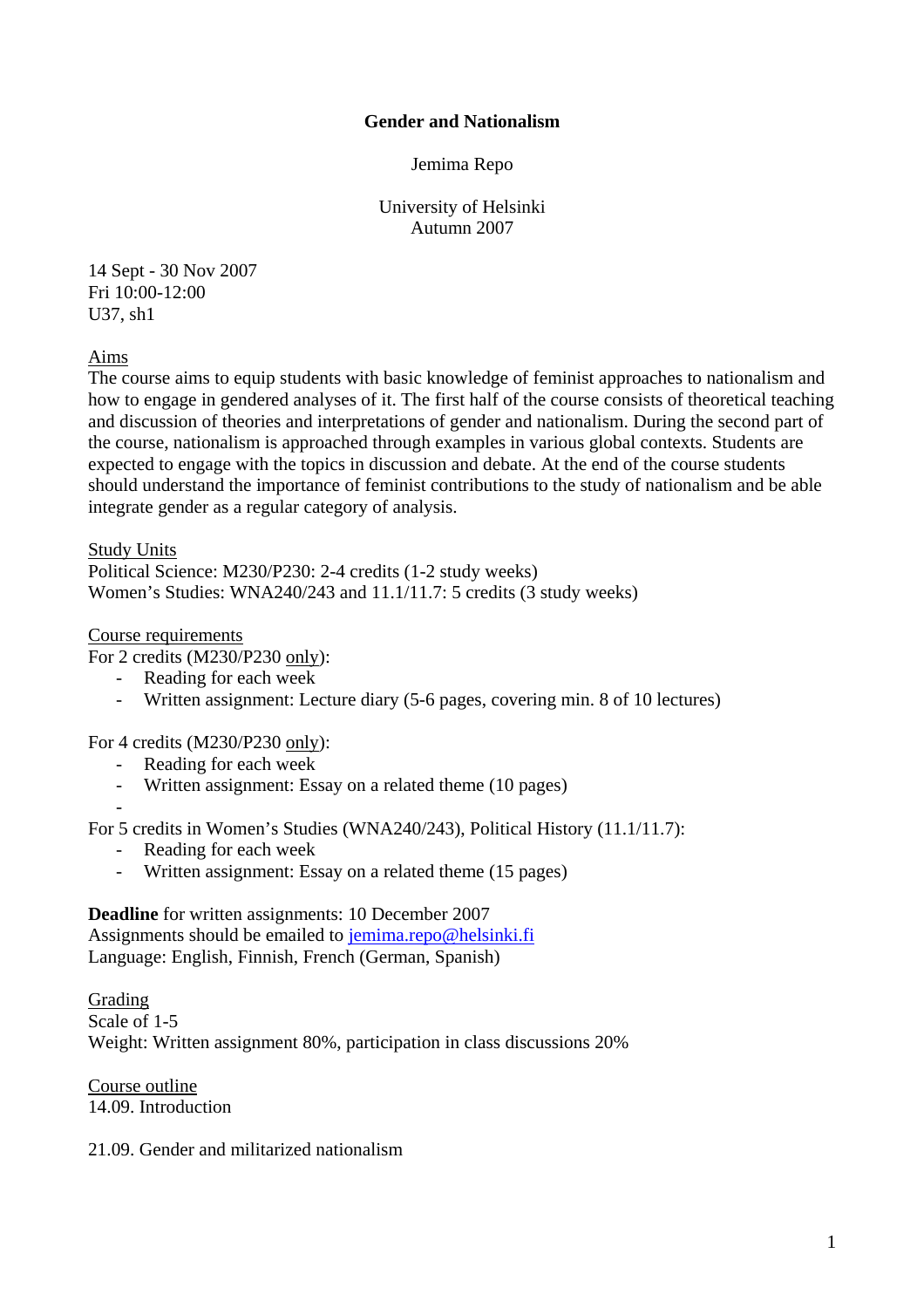- \*Nagel, Joane (1998) "Masculinity and Nationalism: Gender and Sexuality in the Making of Nations" *Ethnic and Racial Studies* 21: 2, 242-269
- 28.09. Nationalism and sexuality
	- \*Peterson, Spike V. (1999) "Sexing Political Identities / Nationalism as Heterosexism" *International Feminist Journal of Politics* 1: 1, 34-65
- 05.10. Postcolonial perspectives
	- Puri, Jyoti (2004) "Redoubtable Essences: Nationalisms and Genders" in *Encountering Nationalism* Oxford: Blackwell Publishing, 107-142
- 12.10. Reproducing nation: Motherhood, eugenics and demography
	- \*Yuval-Davis, Nira (1996) "Women and the Biological Reproduction of 'The Nation'" *Women's Studies International Forum* 19: 1-2, 17-24
	- Stoler, Ann Laura (1997) "Making Empire Respectable: The Politics of Race and Sexual Morality in Twentieth-Century Colonial Cultures" in McClintock, Anne, Mufti, Aamir and Shohat, Ella (eds) *Dangerous Liasons: Gender, Nation and Postcolonial Perspectives* Minneapolis: University of Minnesota Press, 355-373 (excerpt)
- 19.10. British colonialist policy
	- Enloe, Cynthia (2000) "The Contageious Diseases Act: Using Women to Control Soldiering Men" in *Maneuvers: The International Politics of Militarizing Women's Lives* Berkeley: University of California Press, pp. 52-59 (excerpt)
- 26.10. No class
- 02.11. Imperial Japan
	- \*Robertson, Jennifer (2001) "Japan's First Cyborg? Miss Nippon, Eugenics and Wartime Technologies of Beauty, Body and Blood" *Body & Society* 7: 1, 1-34
- 09.11. No class
- 16.11. Constructing the Finnish nation
	- Johanna Valenius (2004) "Bridal Finland" in *Undressing the Maid: Gender, Sexuality and the Body in the Construction of the Finnish Nation* Helsinki: Suomalaisen Kirjallisuuden Seura, 99-123
- 23.11. Ethnonationalism in Bosnia
	- Enloe, Cynthia (2004) "All the Men Are in the Militias, All the Women are Victims: The Politics of Masculinity and Femininity in Nationalist Wars" in *The Curious Feminist* Berkeley: University of California Press, 99-118
	- \*(Recommended) Nikolic-Ristanovic, Vesna (1996) "War, nationalism and mothers" *Peace Review* 8: 3
- 30.11. War on Terrorism
	- \*Puar, Jasbir K. & Rai Amit S. (2002) "Monster, Terrorist, Fag: The War on Terrorism and the Production of Docile Patriots" *Social Text* 20: 3, 117-148

All articles are available for photocopying at the lobby of the Department of Political Science.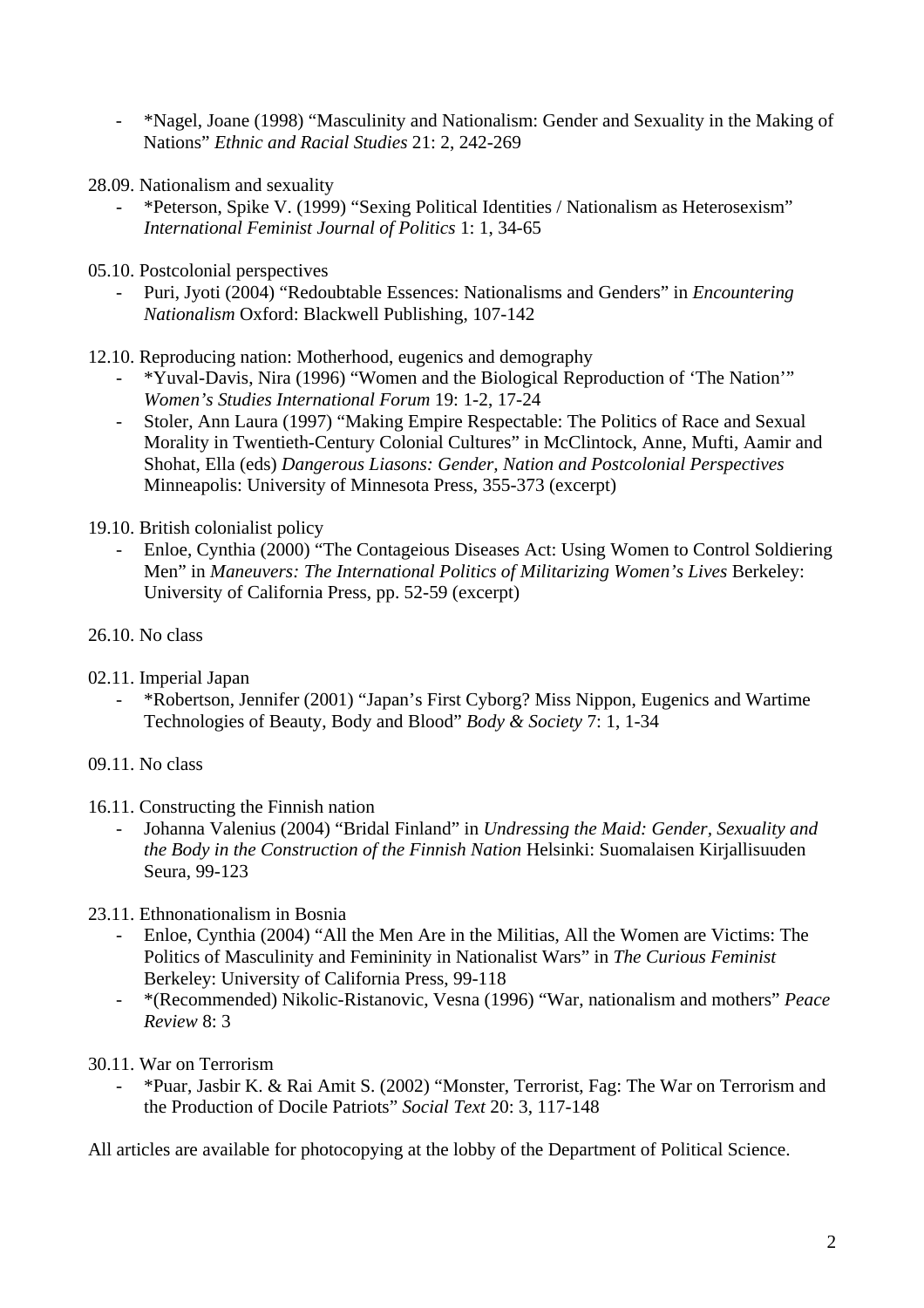Those also available online are marked with an asterix (\*). They can be accessed through the Nelli database [\(www.nelliportaali.fi](http://www.nelliportaali.fi/)).

## Related literature

Blom, Ida, Hagemann, Karen & Hall, Katherine (2000) *Gendered Nations Nationalisms and Gender Order in The Long Nineteenth Century* Oxford: Berg.

Caine, Barbara & Sluga, Glenda (2004) "Sex and Race, Nations and Empires" in *Gendering European History* Continuum: London and New York, 87-116

Cockburn, Cynthia (1998) *The Space Between Us: Negotiating Gender and National Identities in Conflict* London: Zed Books

Cusak, Tricia & Bhreatnach-Lynch, Síghle (eds) *Art, Nation and Gender: Ethnic Landscapes, Myths and Mother-Figures* Aldershot: Ashgate

Enloe, Cynthia (1993) *The Morning After: Sexual Politics at the End of the Cold War Berkeley:* University of California Press

Enloe, Cynthia (2000a) *Bananas, Beaches and Bases: Making Feminist Sense of International Politics* Berkeley: University of California Press

Enloe, Cynthia (2000b) *Maneuvers: The International Politics of Militarizing Women's Lives* Berkeley: University of California Press

Gordon, Tuula, Komulainen, Katri & Kirsti Lempiäinen (eds) (2002) *Suomineitonen hei! Kansallisuuden sukupuoli* Tampere: Vastapaino

Hooper, Charlotte (2001) *Manly States: Masculinities, International Relations, and Gender Politics* New York; Columbia University Press

Levine, Philippa (ed.) (2004) *Gender and Empire* Oxford: Oxford University Press

Marttila, Anna Maria (2007) "Nationalismi" in Kantola, Johanna & Valenius, Johanna *Toinen maailmanpolitiikka: 10 käsitettä feministiseen kansainvälisten suhteiden tutkimukseen* Tampere: Vastapaino, 61-97

Mayer, Tamar (ed.) (2000) *Gender Ironies of Nationalism: Sexing the Nation* London: Routledge

McClintock, Anne, Mufti, Aamir and Shohat, Ella (eds) (1997) *Dangerous Liasons: Gender, Nation and Postcolonial Perspectives* Minneapolis: University of Minnesota Press

Mohanty, Chandra & Alexander, M. Jacqui (eds) (1997) *Feminist Genealogies, Colonial Legacies, Democratic Futures* New York and London: Routledge

Mohanty, Chandra (2004) *Feminism Without Borders: Decolonizing Theory, Practicing Solidarity* Durham and London: Duke University Press